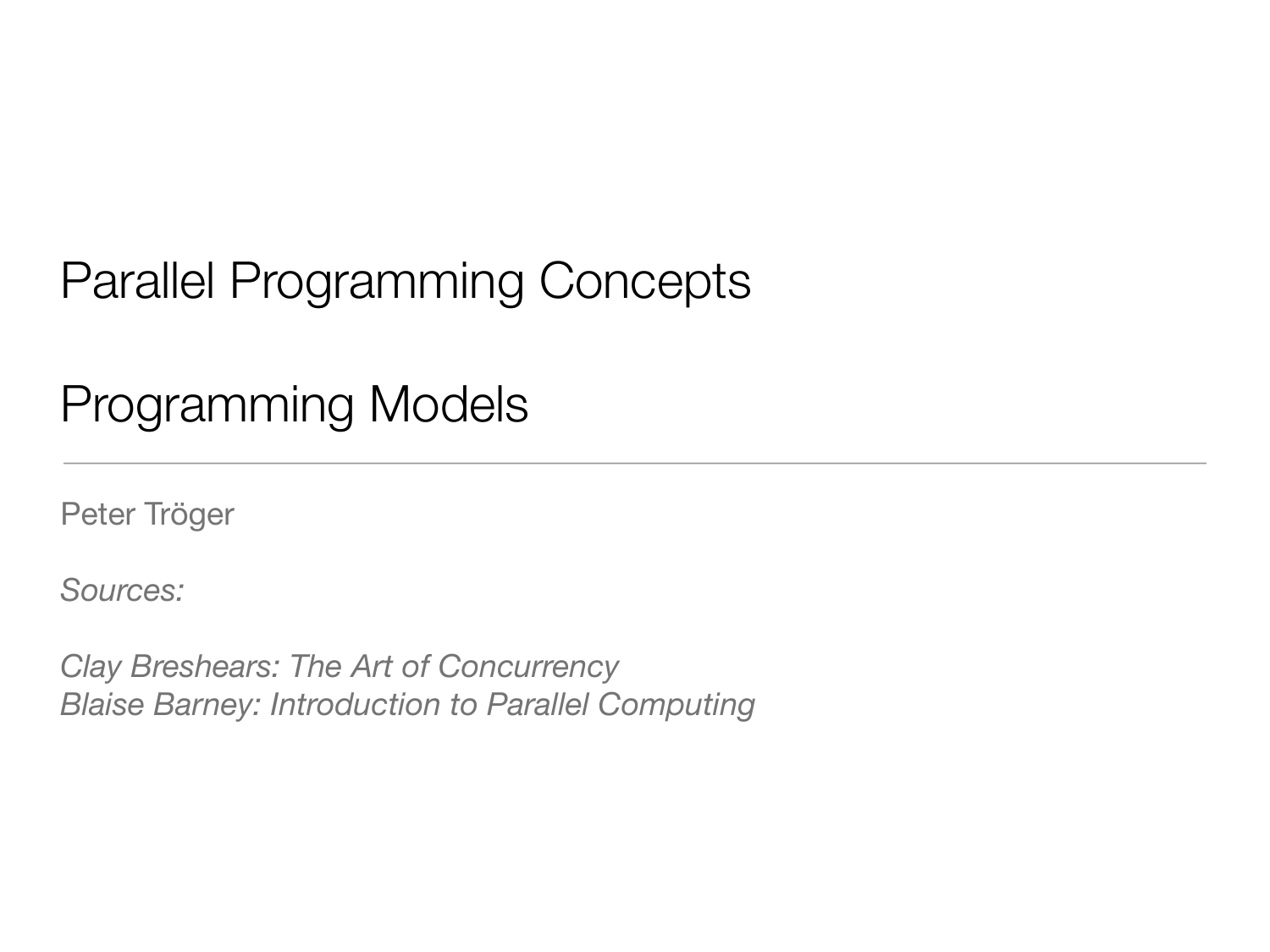## The Parallel Programming Problem

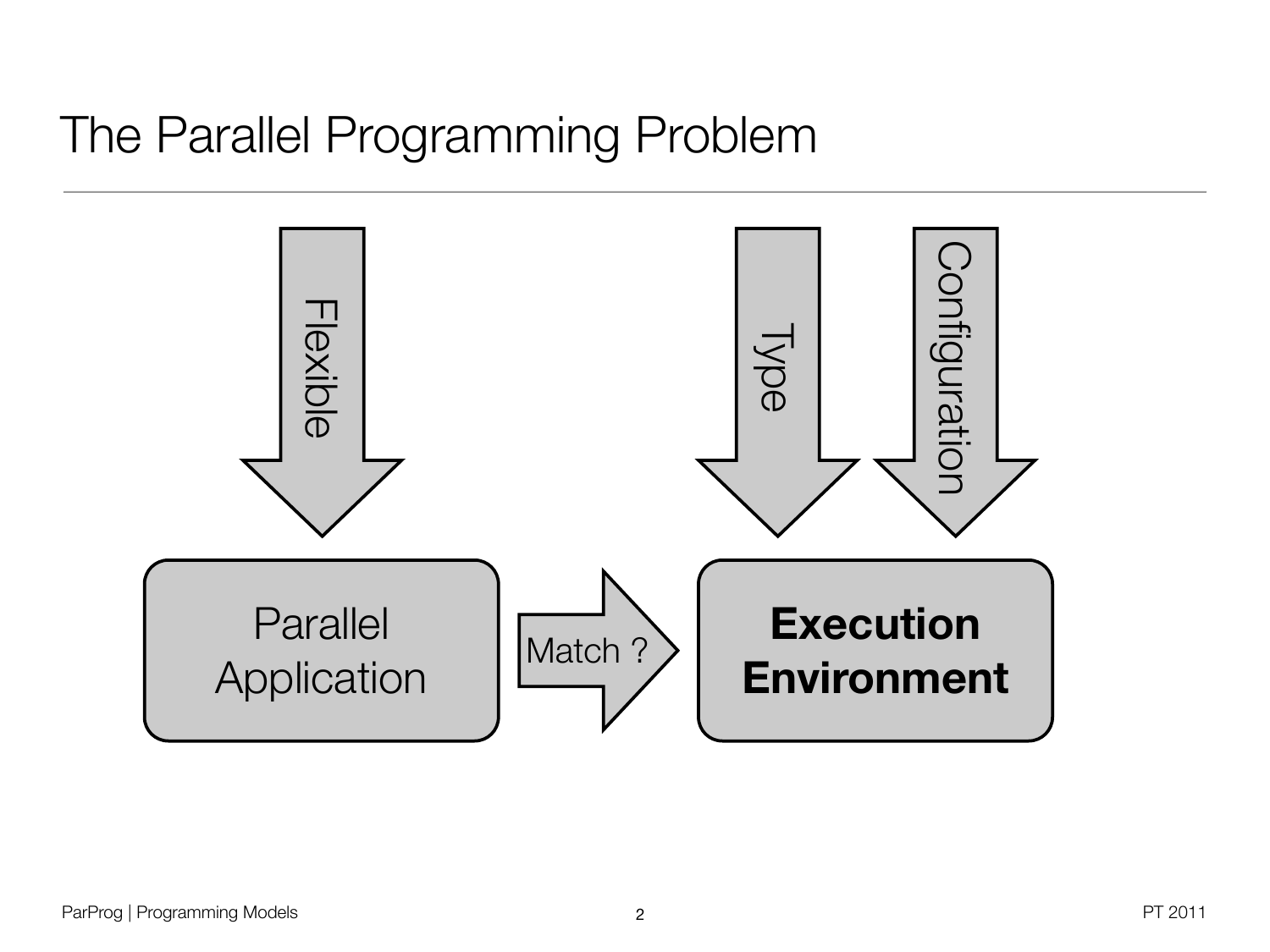# Execution Environment

- Execution environments can be distinguished in two classes
	- "*Shared memory"*: SMP hardware, distributed shared memory, virtual runtime environments, ...
	- "Shared nothing": Hardware clusters, massively parallel HPC, grid computing, processor interconnect, Hadoop, ...
- Pfister: "shared memory" vs. "distributed memory"
- Foster: "multiprocessor" vs. "multicomputer"
- Tannenbaum: *"shared memory" vs. "private memory"*
- Environment can be either hardware or software

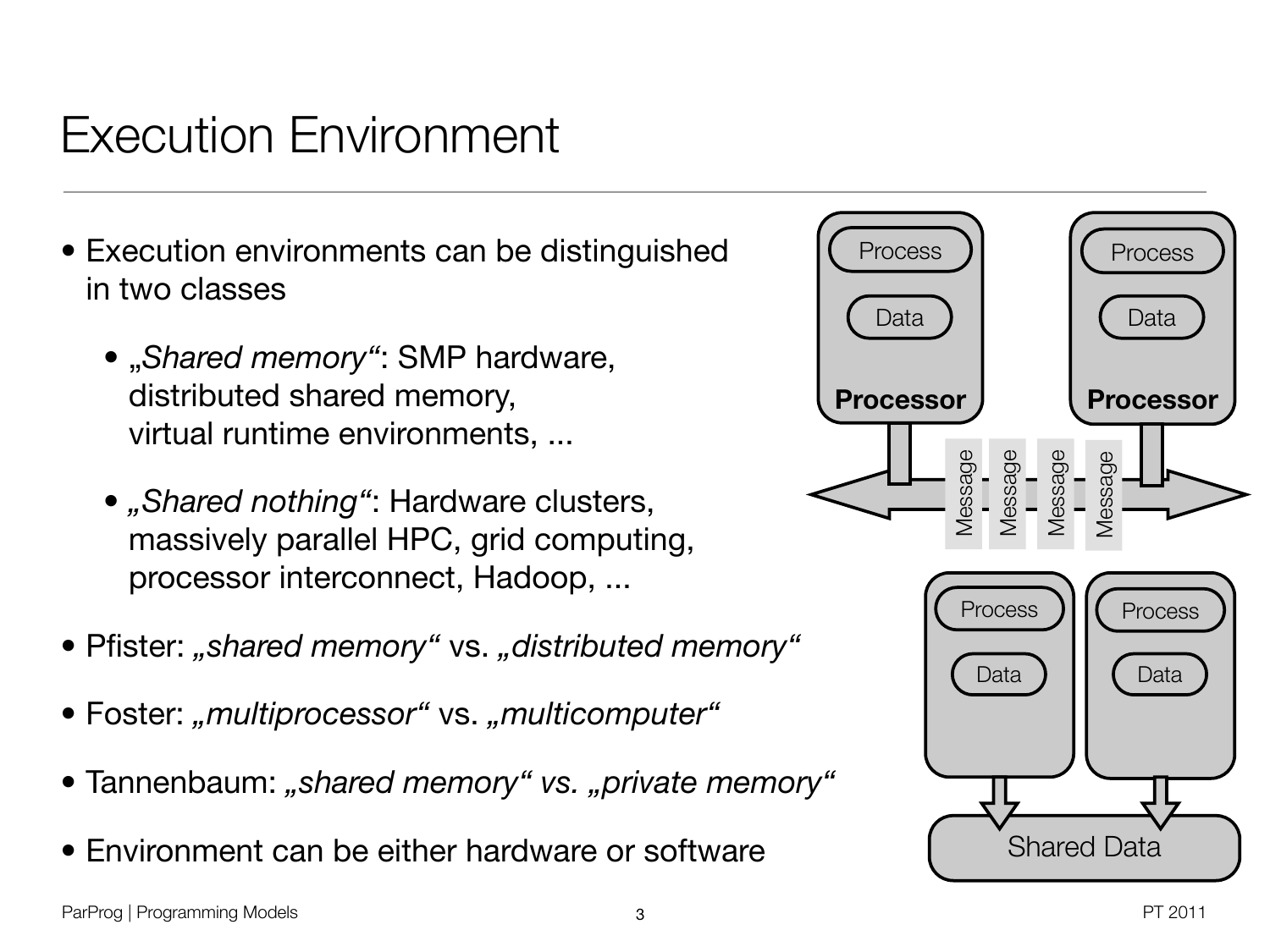# Shared Memory

- All processors act independently, access the same global address space
- Changes in one memory location are visible for all others
- **• Uniform memory access (UMA) system**
	- Equal load and store access for all processors to all memory
	- Default approach for majority of SMP systems in the past
- **• Non-uniform memory access (NUMA) system**
	- Delay on memory access according to the accessed region
	- Typically realized by processor interconnection network and local memories
	- Cache-coherent NUMA (CC-NUMA), completely implemented in hardware
	- About to become standard approach with recent X86 chips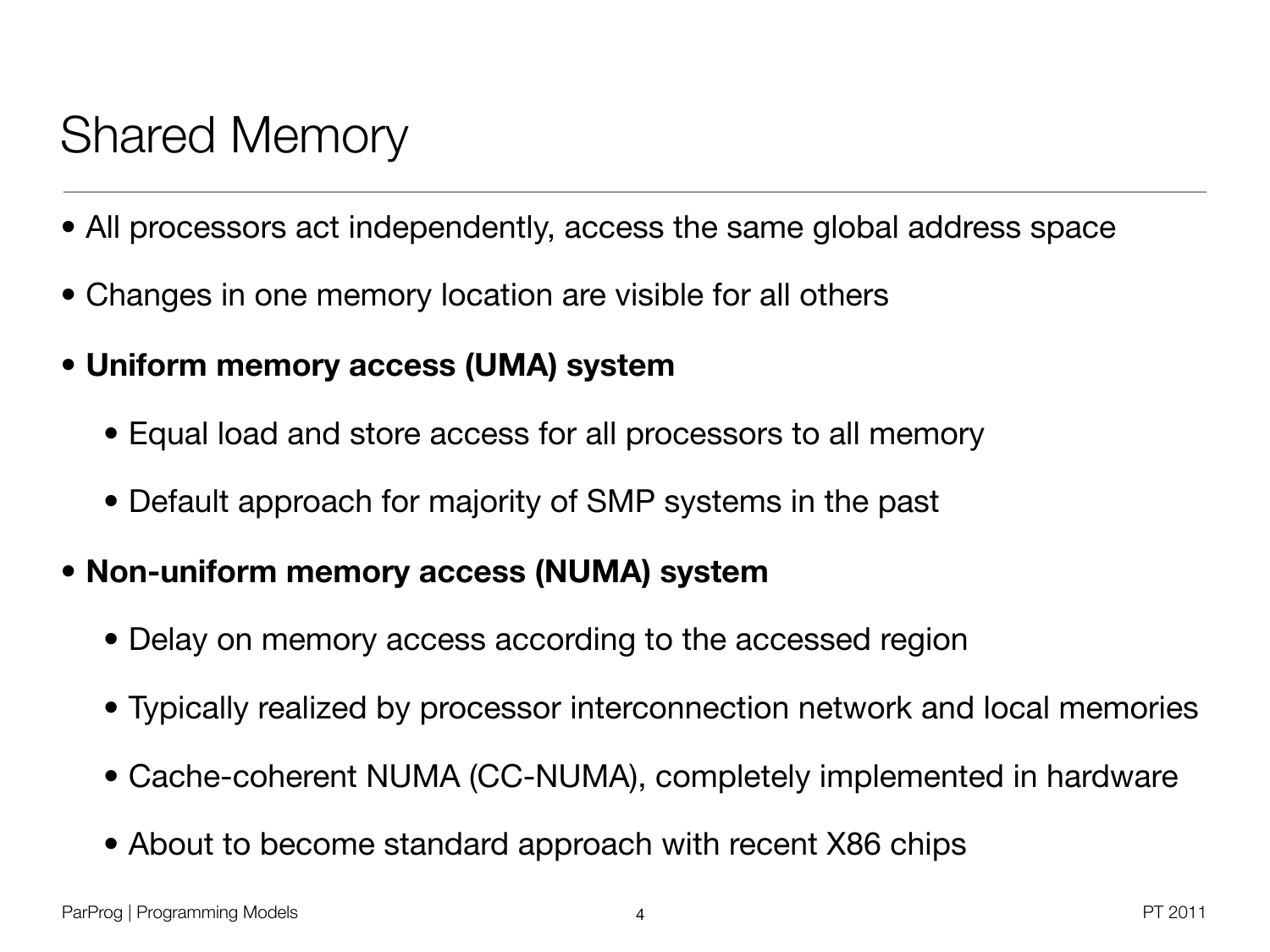# Shared Nothing

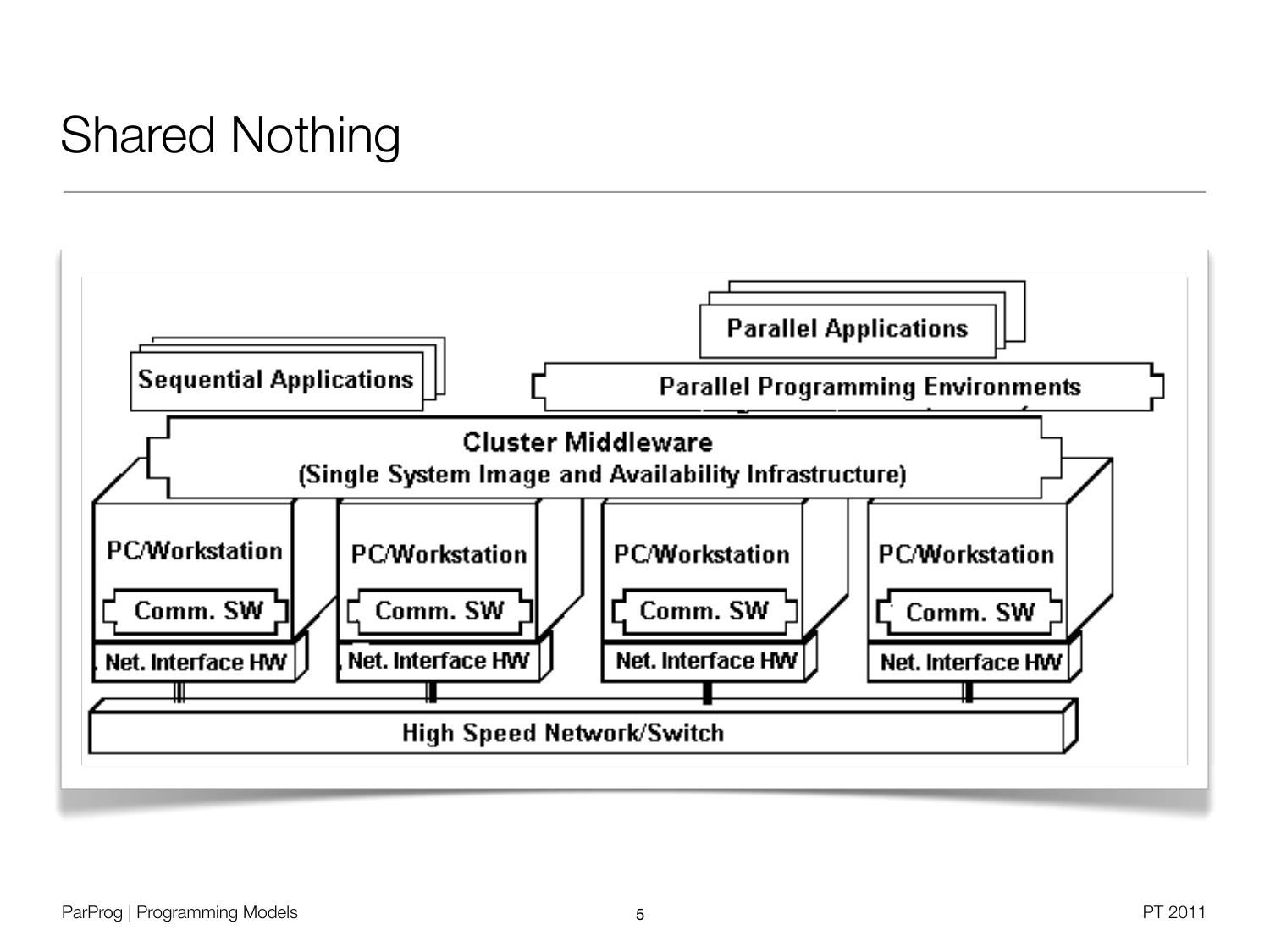# Hybrid Environments

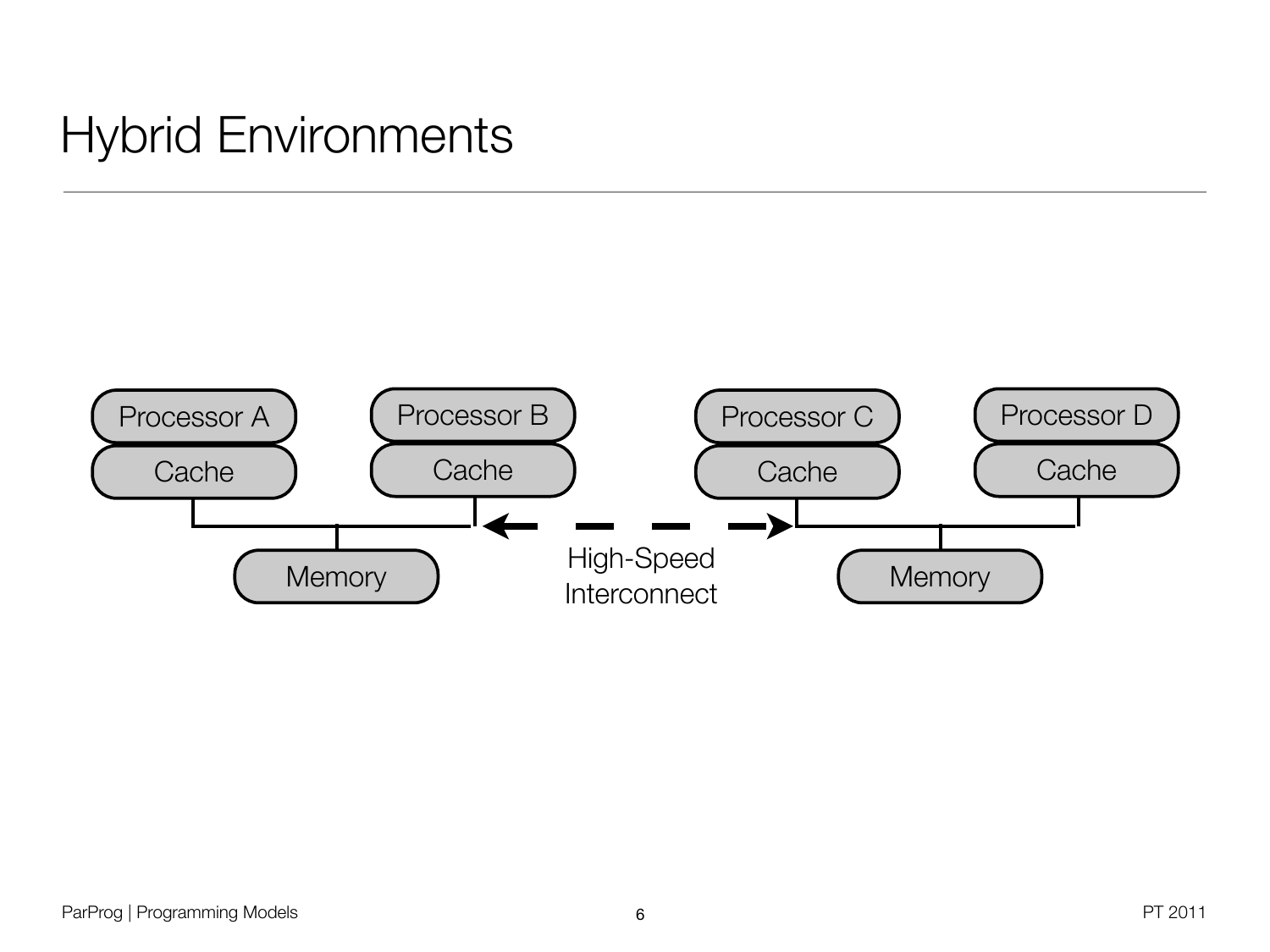# Execution Environment

- Hardware / software execution environment with *"shared memory*" resp. *"shared nothing"* is optimized for specific workload
	- *• "task parallel"*
		- *•* Different operations being performed at the same time
		- *•* Might originate from the same or different programs
	- *• "data parallel"*
		- *•* Parallel execution of the same operation on disjoint data sets
- *•* Maps directly to SIMD / MIMD, orthogonal to memory semantics
- Sometimes also *"flow parallelism"* added
	- *•* Overlapping work on data stream (pipelines, assembly line model)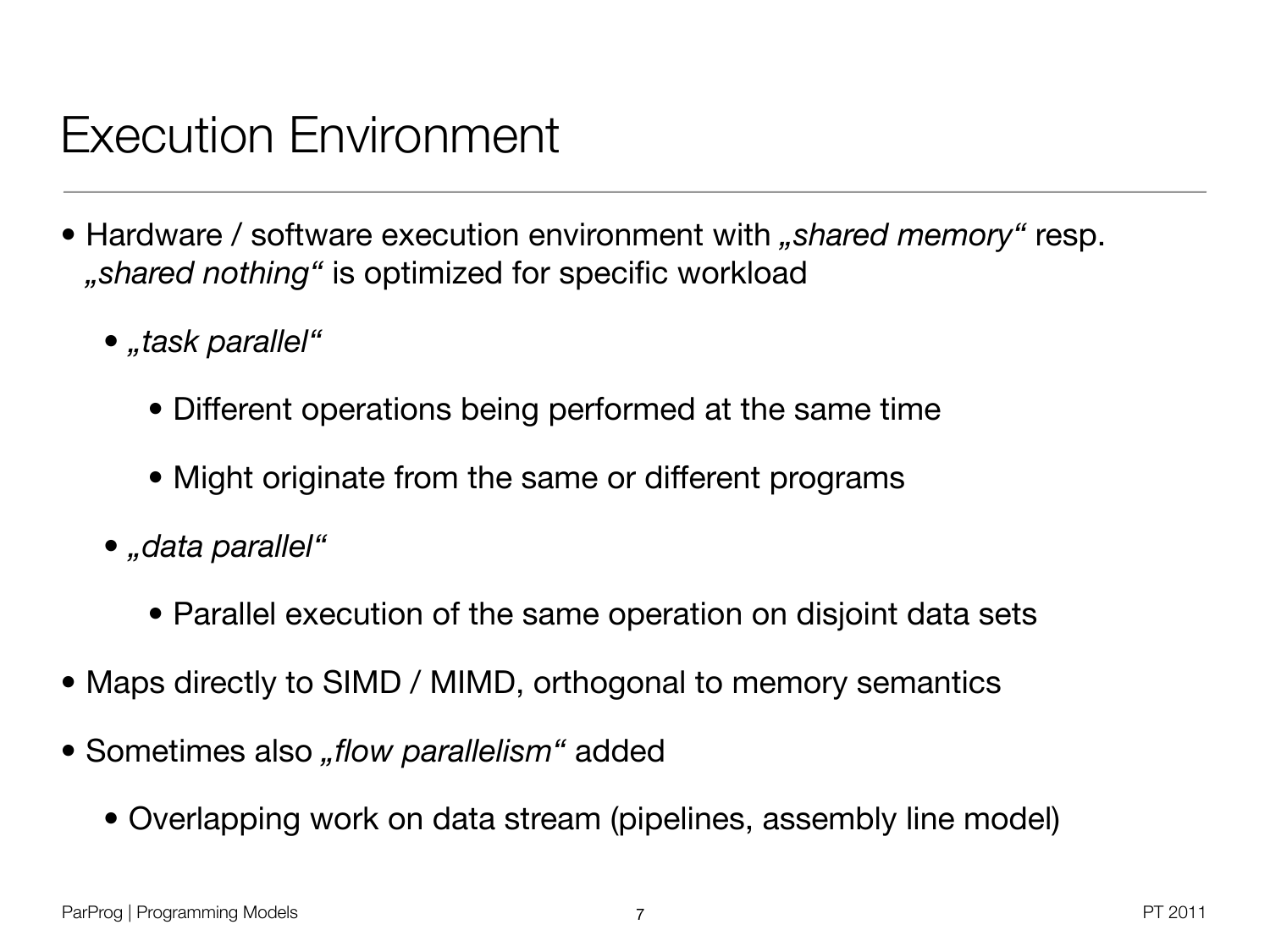

#### Execution Environment  $\mathcal{L}$

Data Parallelism



#### **Task Parallelism**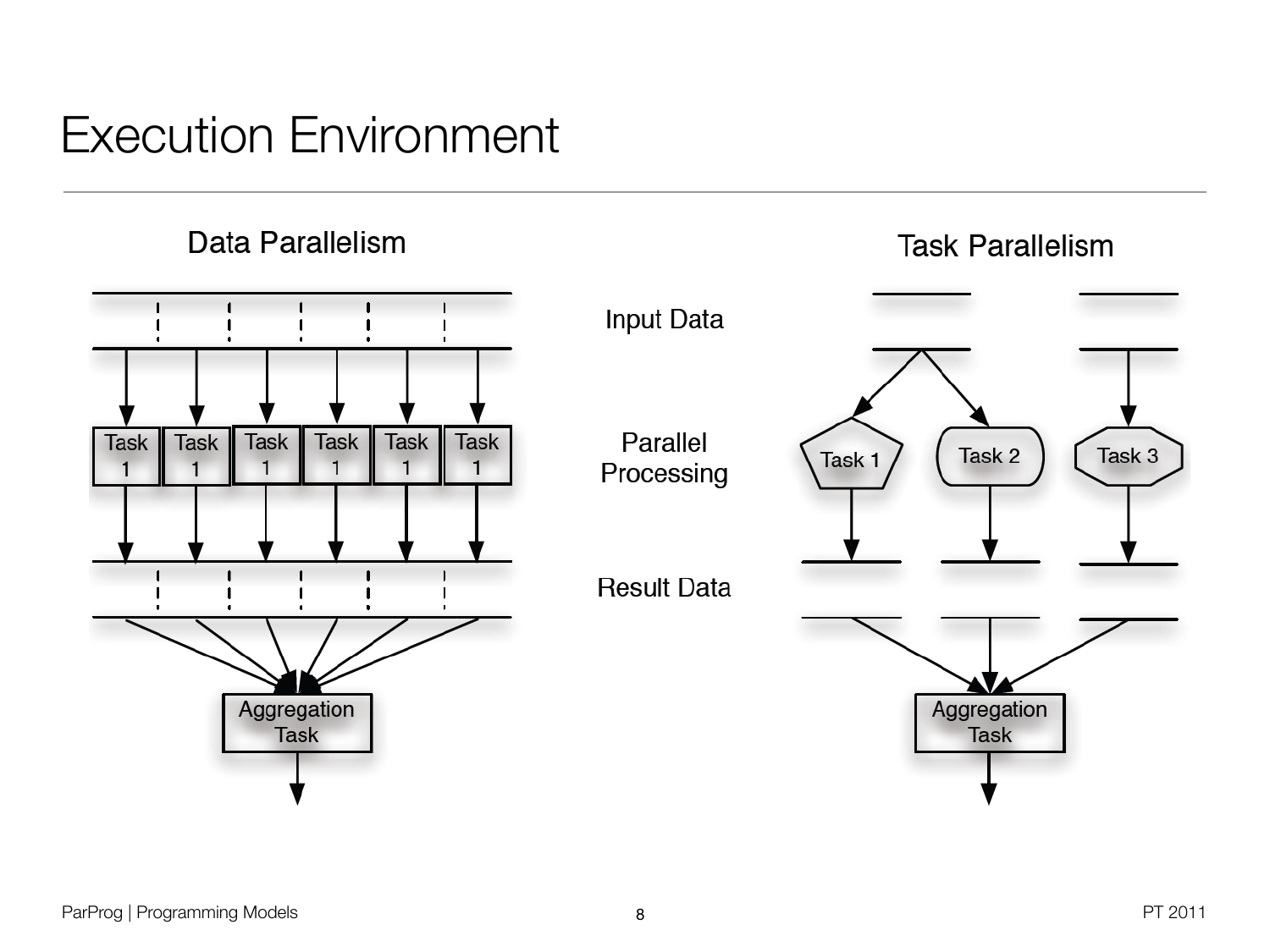# Execution Environment



**Blaise Barney** (C) Blaise Barney  $\odot$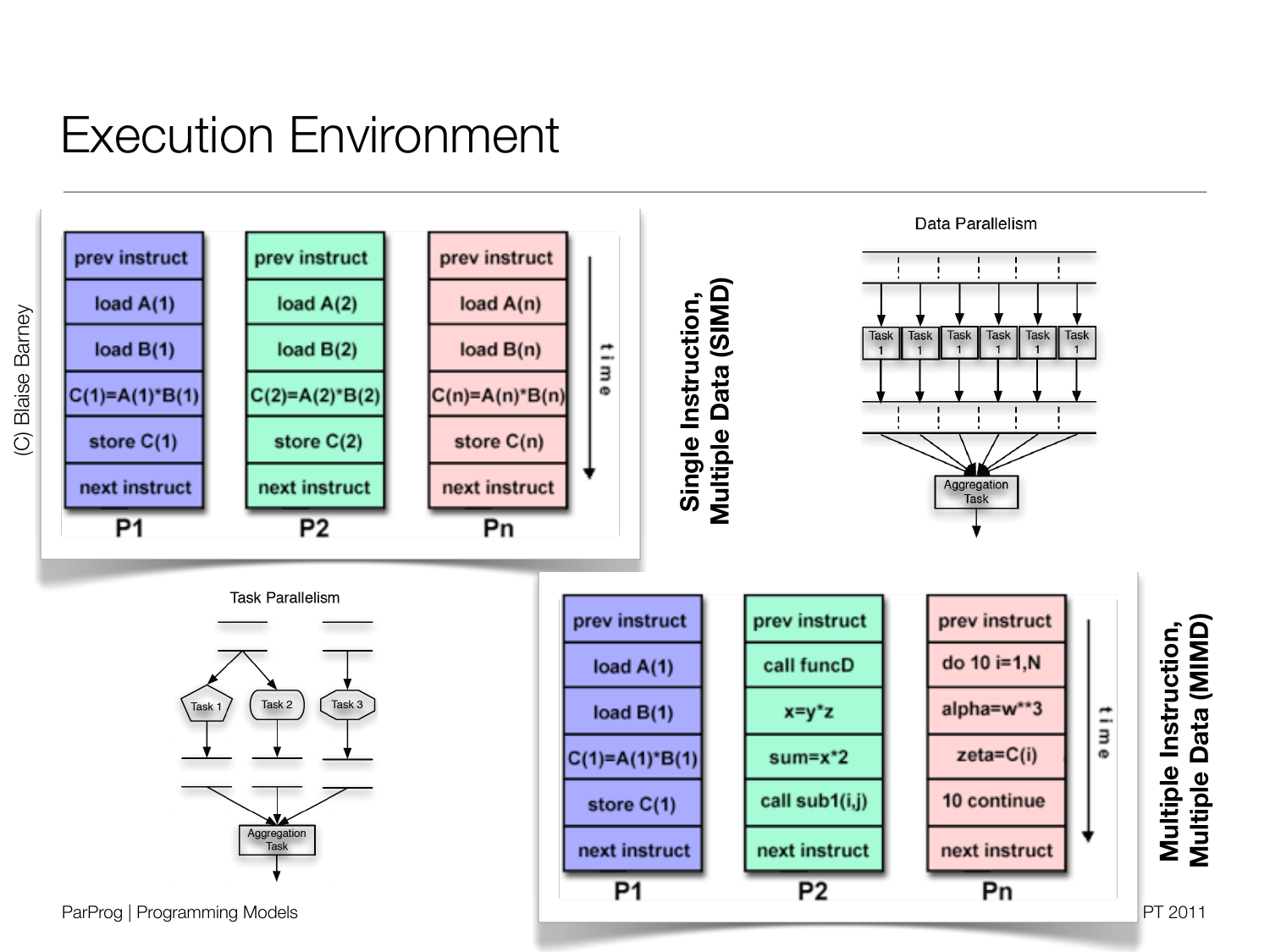# Execution Environment Examples

|                                                       | Data Parallel / SIMD                                         | <b>Task Parallel / MIMD</b>                                  |
|-------------------------------------------------------|--------------------------------------------------------------|--------------------------------------------------------------|
|                                                       | <b>SM-SIMD</b>                                               | <b>SM-MIMD</b>                                               |
| <b>Shared Memory (SM)</b>                             | GPU, Cell, SSE, AltiVec<br><b>Vector processor</b>           | ManyCore/SMP system                                          |
|                                                       | $\begin{array}{ccc} \bullet & \bullet & \bullet \end{array}$ | $\begin{array}{ccc} \bullet & \bullet & \bullet \end{array}$ |
|                                                       | <b>DM-SIMD</b>                                               | <b>DM-MIMD</b>                                               |
| Shared Nothing /<br><b>Distributed Memory</b><br>(DM) | processor-array systems<br>systolic arrays<br>Hadoop<br>.    | cluster systems<br><b>MPP</b> systems<br>.                   |
|                                                       |                                                              |                                                              |

#### • Note:

Task-parallel execution environments are easily also usable as data-parallel execution environment, but not optimized for it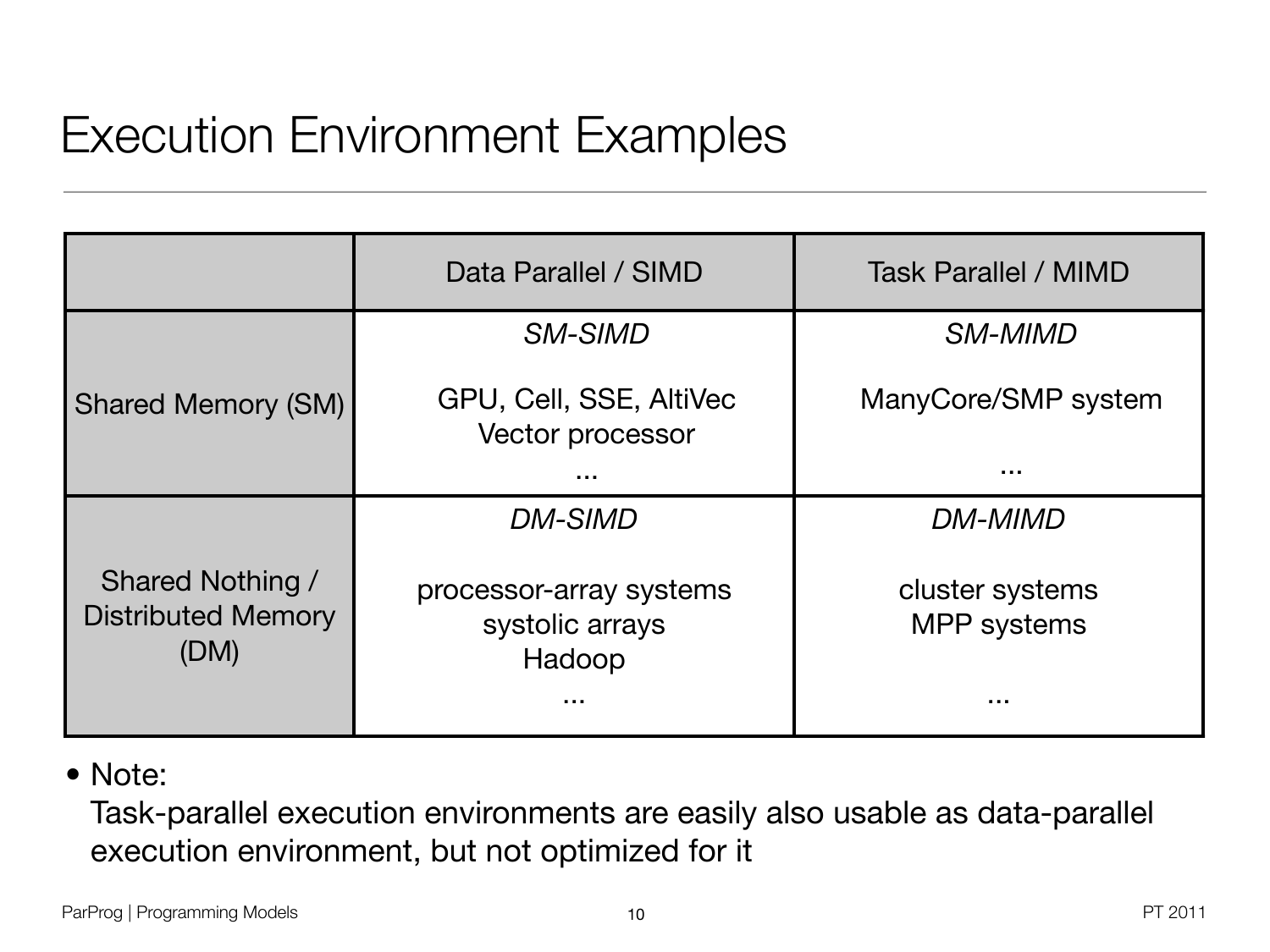## The Parallel Programming Problem

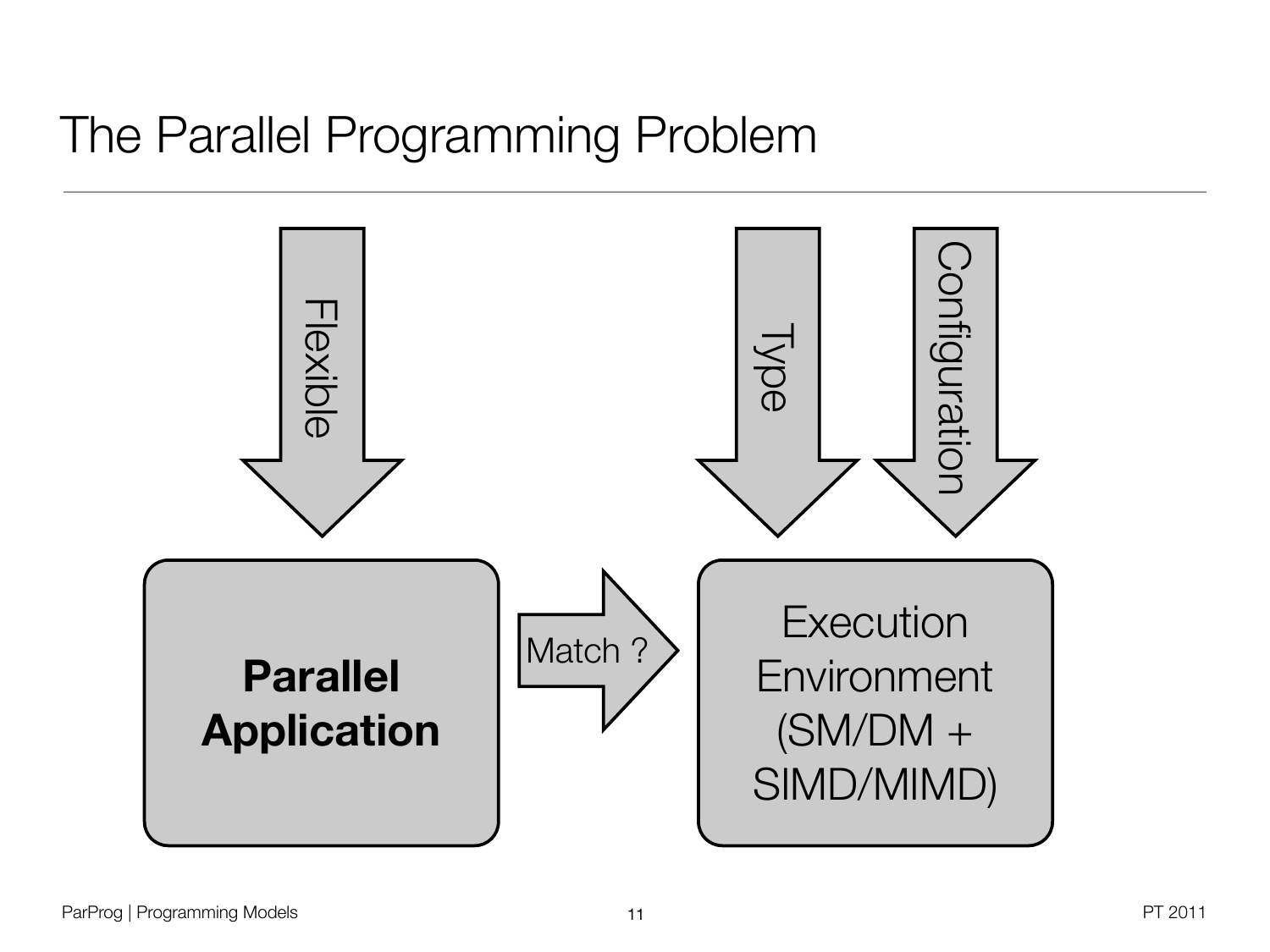## Parallel Application

• Motivation for porting your application:

### • **Linear speedup**

• n times more resources lead to n times less time for solving the same task

#### • **Linear scaleup**

- n times more resources solve an n times larger problem in the same time
- Goal depends on the application, examples:
	- Transaction processing usually heads for **throughput** (scalability)
	- Decision support system usually heads for better **response time** (speed)
- ,Parallel application' is a widely used term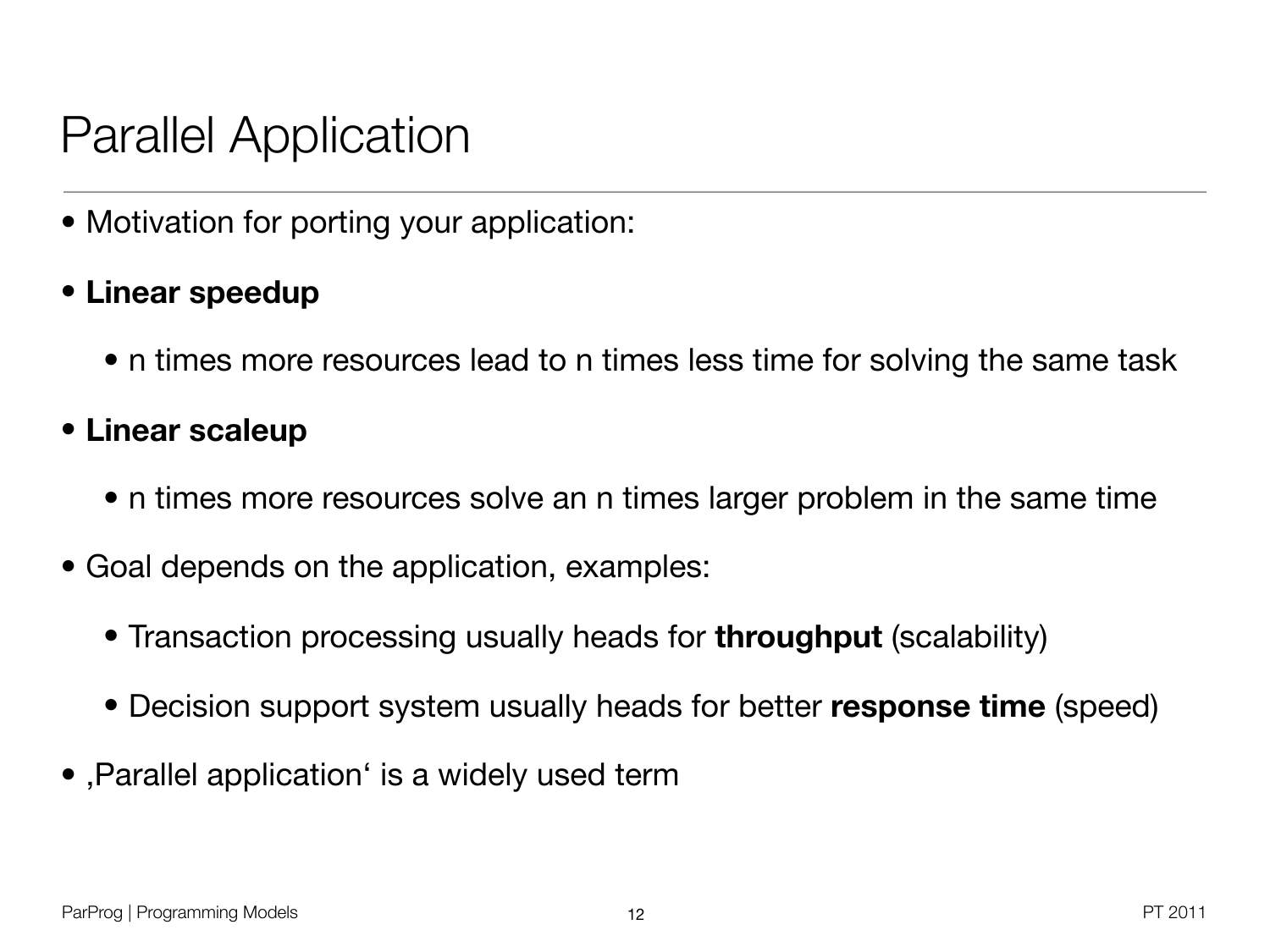### Example: Server-Side Parallelism

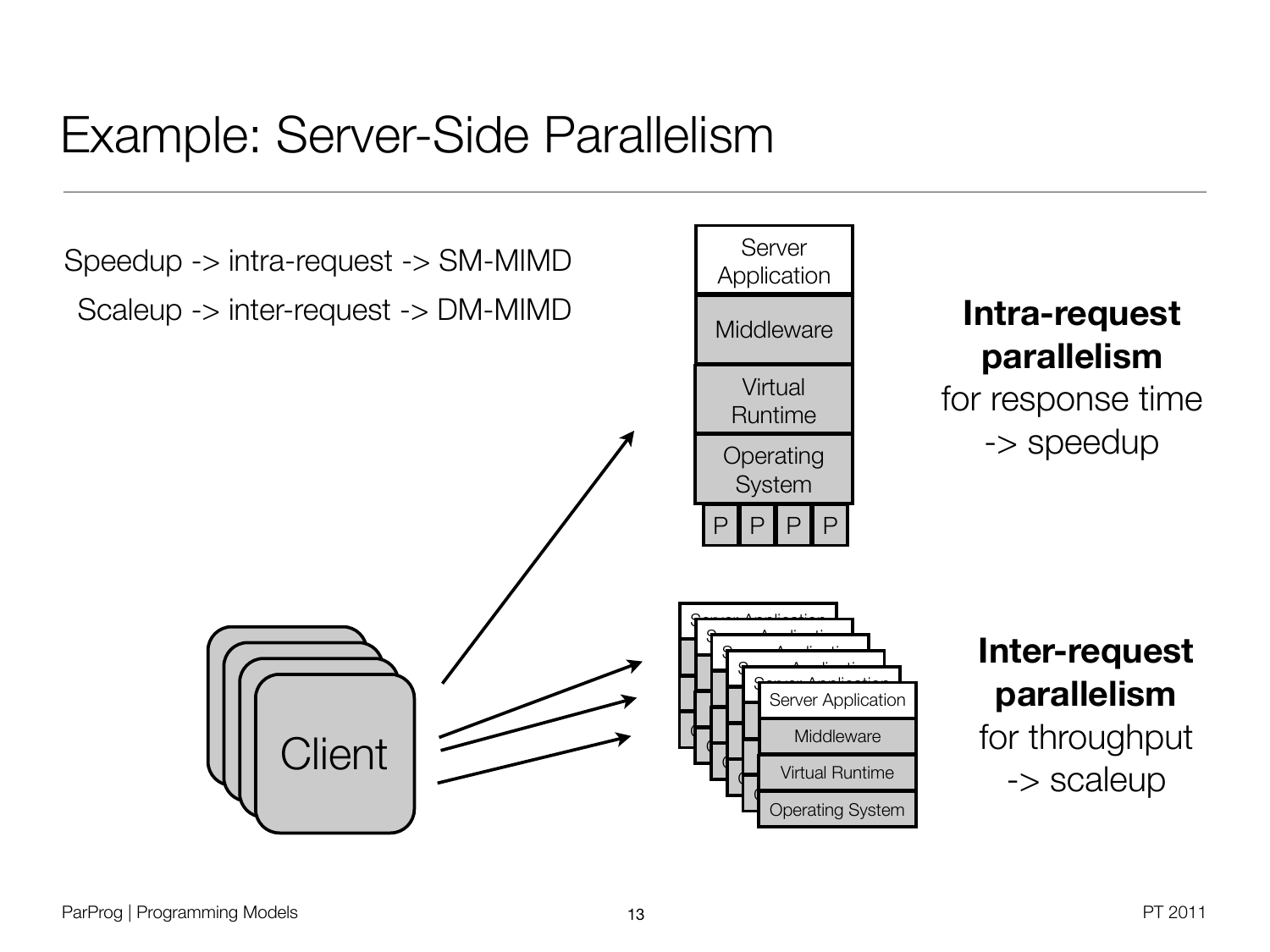### Parallel Application

- Parallel application execution
	- Supported to have two or more actions executing *simultaneously*
	- Demands execution environment
- Parallelization can be coarse-grained or fine-grained
	- Decision of algorithm design and / or configuration
- Proposal for this course (this is debatable)
	- **coarse-grained** == **inter-request parallelism** (think Apache)
	- **fine-grained** == **intra-request parallelism** (think multithreading)
	- Interpret single application start as one , request •
- How to formulate our parallel application ? We need a **programming paradigm**.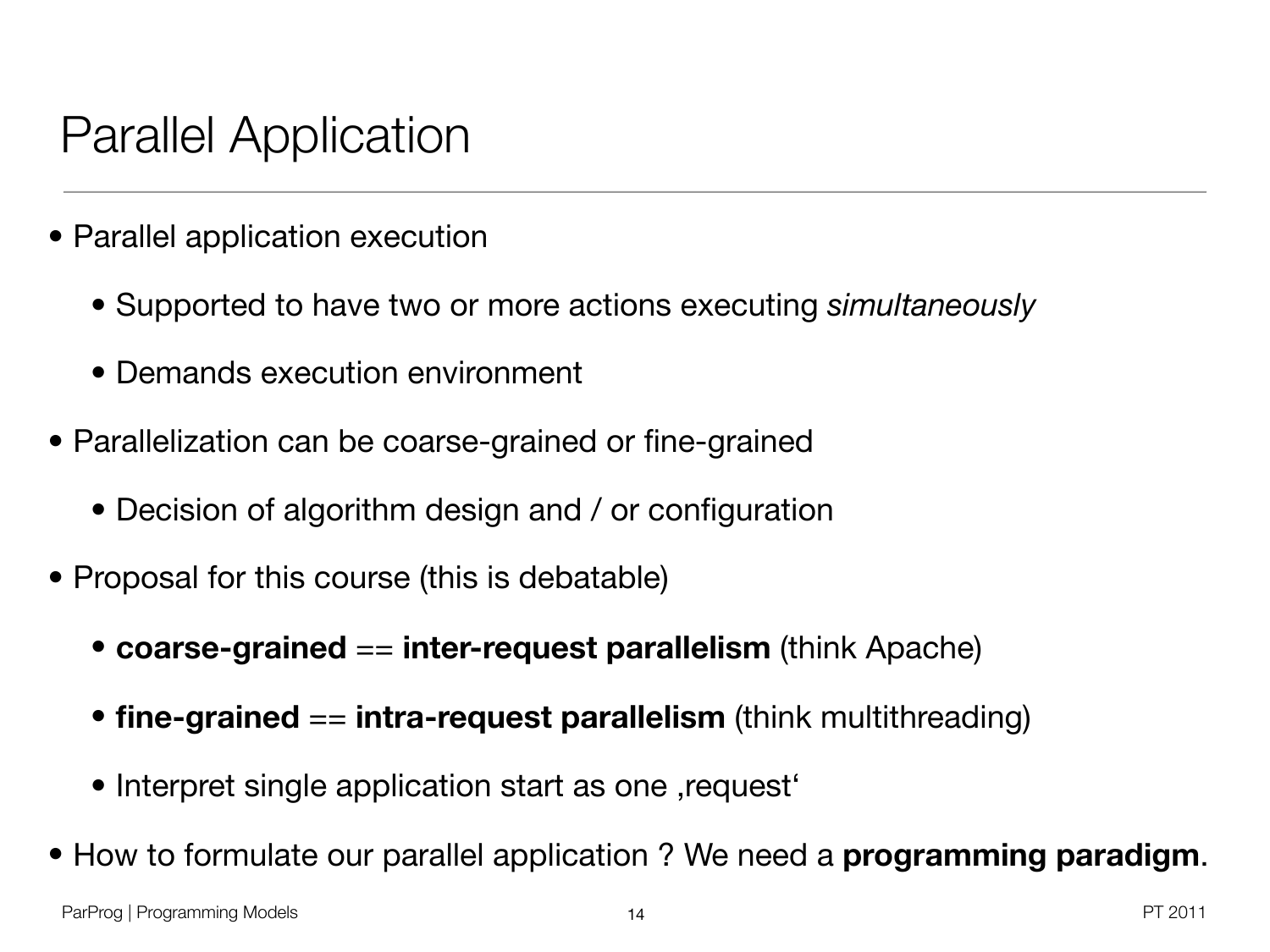# Programming Paradigm

- Programming paradigm: coding convention or standard
	- Something a majority of people agrees upon
- Parallel programming is one of these paradigms
	- Other examples: declarative, constraint-based, structured, object-oriented
- Each paradigm can be realized by a set of programming models
	- Programming model: "set of rules for a game" [Almasi, Gottlieb]
	- Point where execution environment and application meet
	- Programming models for parallel programming:

#### **Multi-Tasking, Message Passing, Implicit Parallelism**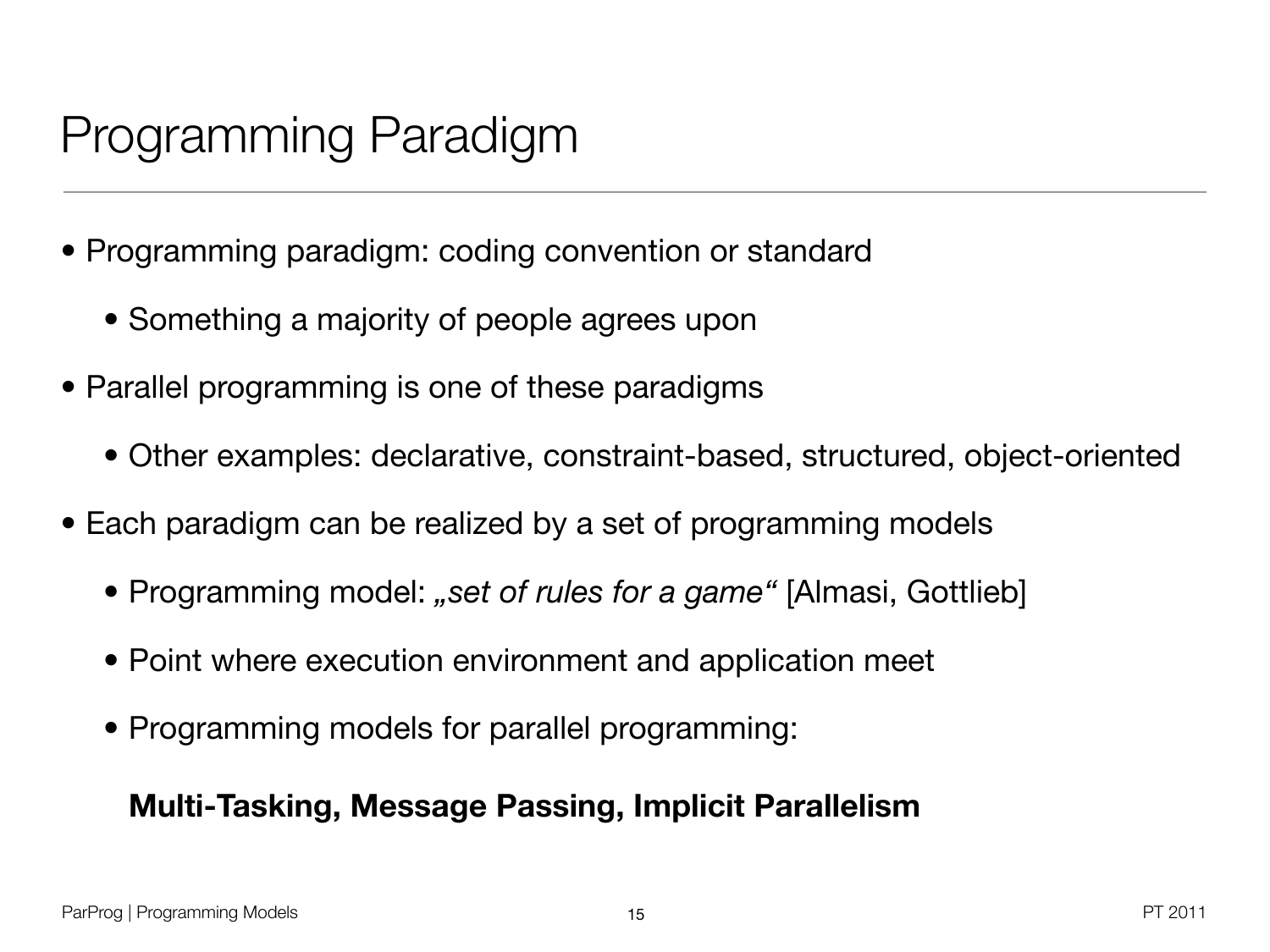# From Multi-Tasking to Implicit Parallelism

- Imperative multi-tasking fails to solve concurrency issues
	- At each statement, developer must decide semantically upon locks to ensure correct data access and data modification
	- For each method call, one must reason about locks being held (deadlock)
	- Locks are not fixed at compile time, new might be created during run time
	- Additional locks might remove race conditions, but also add new deadlocks
	- -> Tackle the problem from a completely different direction
- **Declarative / implicit parallelism** instead of imperative programming
- **Message passing** instead of shared memory as concurrency base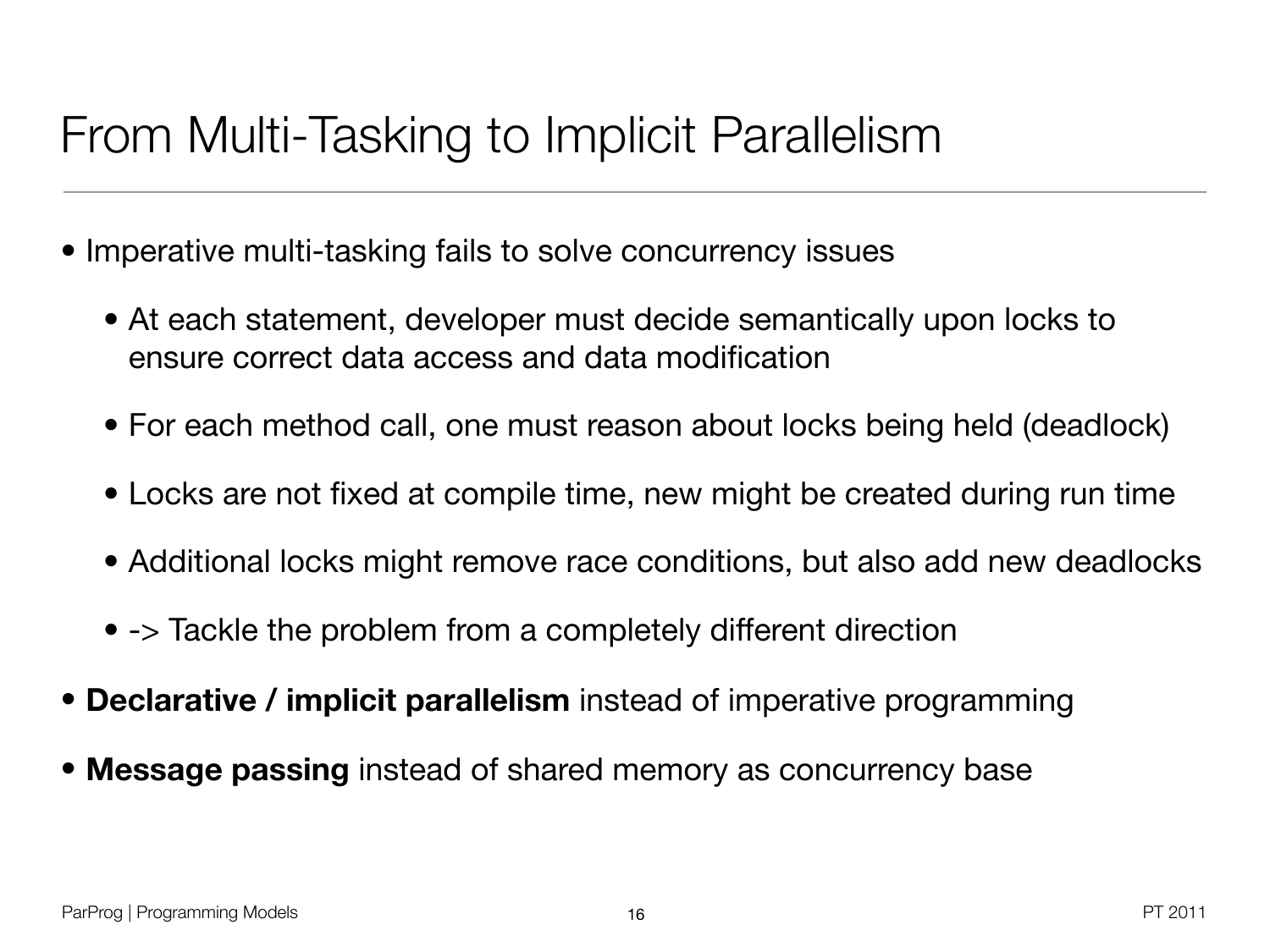# Programming Models

- High-level view of the application on it's execution environment
- Intended as contract if you follow the rules, scalability should be achievable
- Decouples software and execution environment architecture development
- Classification
	- **Multi-Tasking:** Typically used for SM-MIMD execution environments, recently also relevant for SM-SIMD environments
	- **Message Passing:** Typically used for DM-MIMD execution environments
	- **Implicit Parallelism:** globally useful, since mapping is implicit
	- No enforcement, different mappings are possible
- Programming models are implemented by languages and libraries